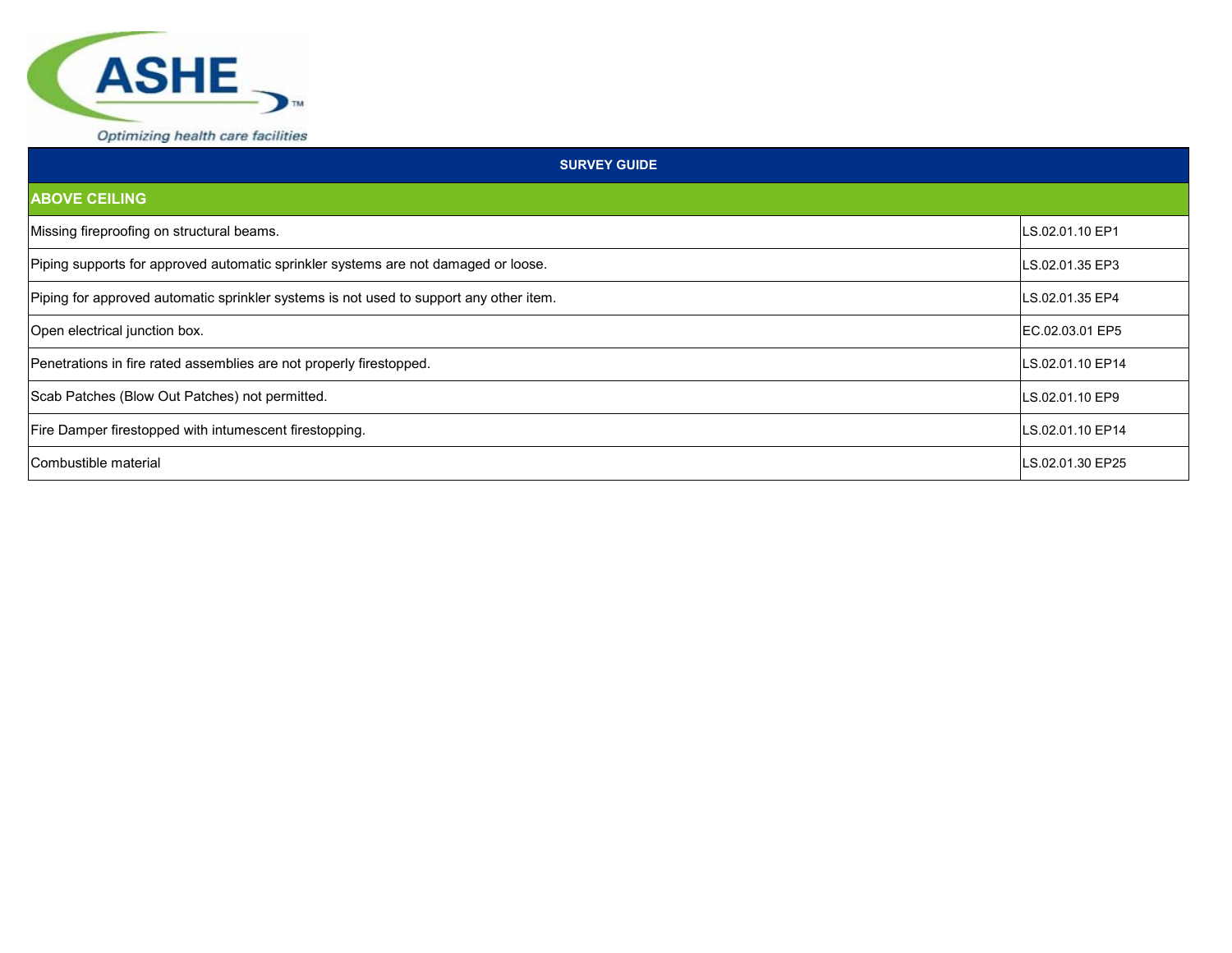

| <b>BELOW CEILING</b>                                                                                                                                             |                  |
|------------------------------------------------------------------------------------------------------------------------------------------------------------------|------------------|
| Walls are free from chipped paint and holes.                                                                                                                     | EC.02.06.01 EP1  |
| Nurse call bell cords are off the floor but within 4 to 6 inches off the floor and not wrapped around grab bars.                                                 | EC.02.06.01 EP1  |
| Hallway electrical panels are locked.                                                                                                                            | EC.02.06.01 EP1  |
| Medical Gas shut-off valves are not blocked and are properly labeled for area served.                                                                            | EC.02.05.09 EP11 |
| Exits and exit stairwells are clutter-free and free of obstructions.                                                                                             | LS.02.01.20 EP6  |
| Exit corridors and hallways are clutter-free and free of obstructions.                                                                                           | LS.02.01.20 EP6  |
| Exit doors are clearly marked "exit" and exit signs are properly illuminated.                                                                                    | LS.02.01.20 EP38 |
| Pull stations and fire extinguishers are unobstructed.                                                                                                           | EC.02.03.05 EP15 |
| Fire Extinguisher monthly inspections are current and completed.                                                                                                 | EC.02.03.05 EP15 |
| Fire Rated Doors are Self-Closing and have door undercuts < 3/4".                                                                                                | LS.02.01.10 EP11 |
| Fire Extinguisher is obstructed from view.                                                                                                                       | LS.02.01.35 EP10 |
| Doors are free from door wedges, garbage cans, linen hampers and any other items that will keep them from closing.                                               | LS.02.01.10 EP11 |
| The ceiling membrane is installed and maintained in a manner that permits activation of the smoke detection system (where provided) (i.e. missing ceiling tiles) | LS.02.01.34 EP9  |
| Ceiling tiles are clean, stain free, and in good condition.                                                                                                      | EC.02.06.01 EP1  |
| Vents should be free of dust/debris.                                                                                                                             | EC.02.06.01 EP1  |
| Sprinkler heads are not damaged. They are also free from corrosion, foreign materials, and paint and have necessary escutcheon plates installed.                 | LS.02.01.35 EP5  |
| Gap around sprinkler cover plate.                                                                                                                                | LS.02.01.35 EP14 |
| Concealed sprinkler is missing cover plate or cover plate is damaged.                                                                                            | EC.02.03.01 EP1  |
| Missing exit sign.                                                                                                                                               | LS.02.01.20-EP40 |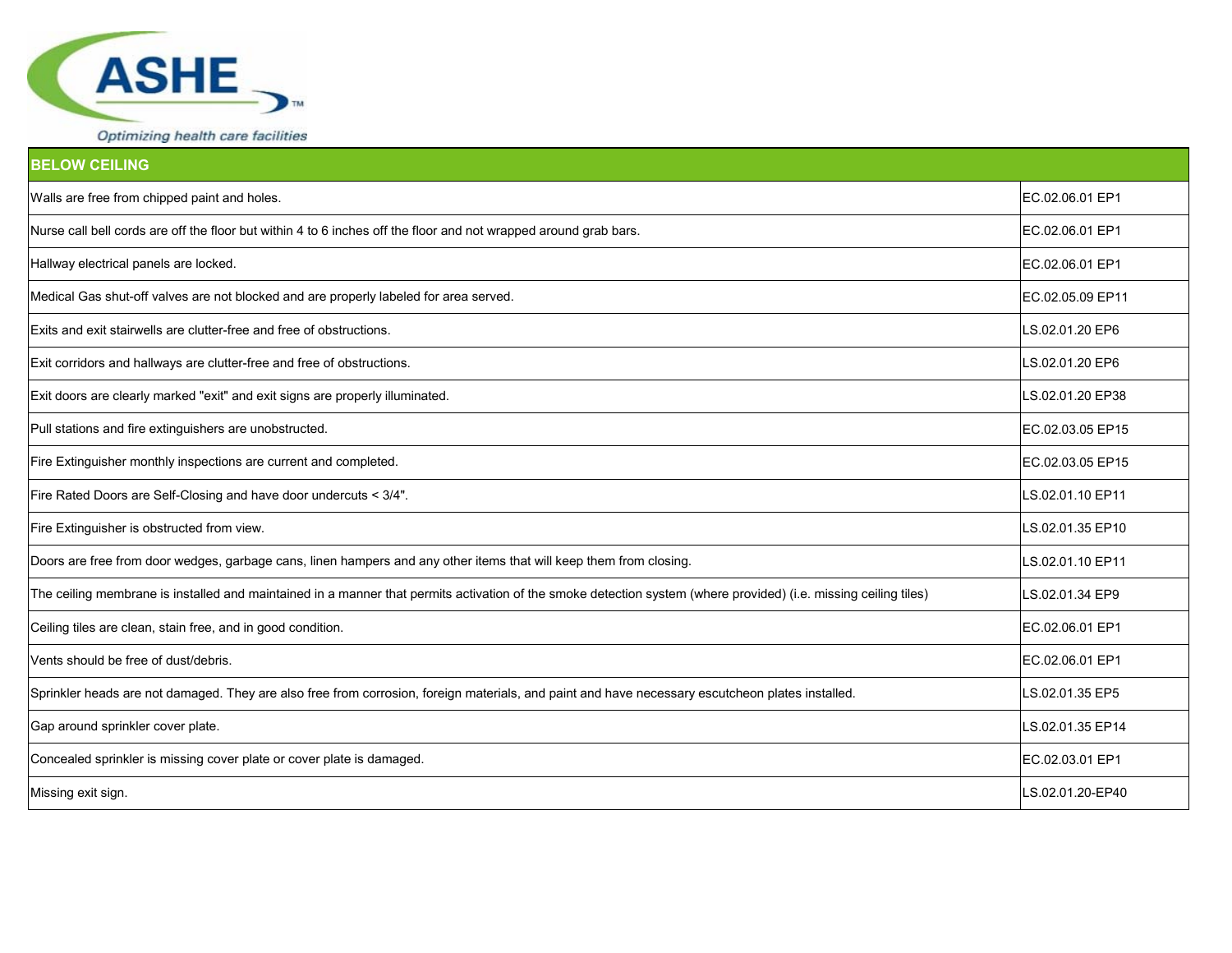

| Alcohol Based Hand Rub (ABHR) dispensers have a minimum of four feet of horizontal spacing between them.                                                                                         | LS.02.01.30 EP6 |
|--------------------------------------------------------------------------------------------------------------------------------------------------------------------------------------------------|-----------------|
| Alcohol Based Hand Rub (ABHR) dispensers are not installed within one inch of an ignition source.                                                                                                |                 |
| <b>MAIN FIRE ALARM CONTROL PANEL</b>                                                                                                                                                             |                 |
| Located in an areas with a smoke detector or in an area that is continuously occupied and protected, which is an area enclosed with one-hour fire-rated walls and 3/4-hour fire-<br>rated doors. | LS.02.01.34 EP2 |
| Check panel display for trouble signals, disabled points, alarms and supervisory signals. ILSM assessments shall be conducted for each condition.                                                | LS.01.02.01 EP2 |
| Signage shall be located at the main fire alarm panel indicating where the main fire alarm circuit breaker is located.                                                                           | LS.02.01.34 EP1 |
| <b>ROOF</b>                                                                                                                                                                                      |                 |
| Water ponding under air intakes.                                                                                                                                                                 | EC.02.02.01 EP9 |
| Clogged bird screens on air intakes.                                                                                                                                                             | EC.02.02.01 EP9 |
| Proper identification of hazardous exhausts                                                                                                                                                      | EC.02.02.01 EP9 |
| Isolation Rooms - Caution Biohazard                                                                                                                                                              |                 |
| Laboratory (Fume Hood) - Caution Hazardous                                                                                                                                                       |                 |
| Pharmacy (Hazardous Drugs) - Caution Hazardous                                                                                                                                                   |                 |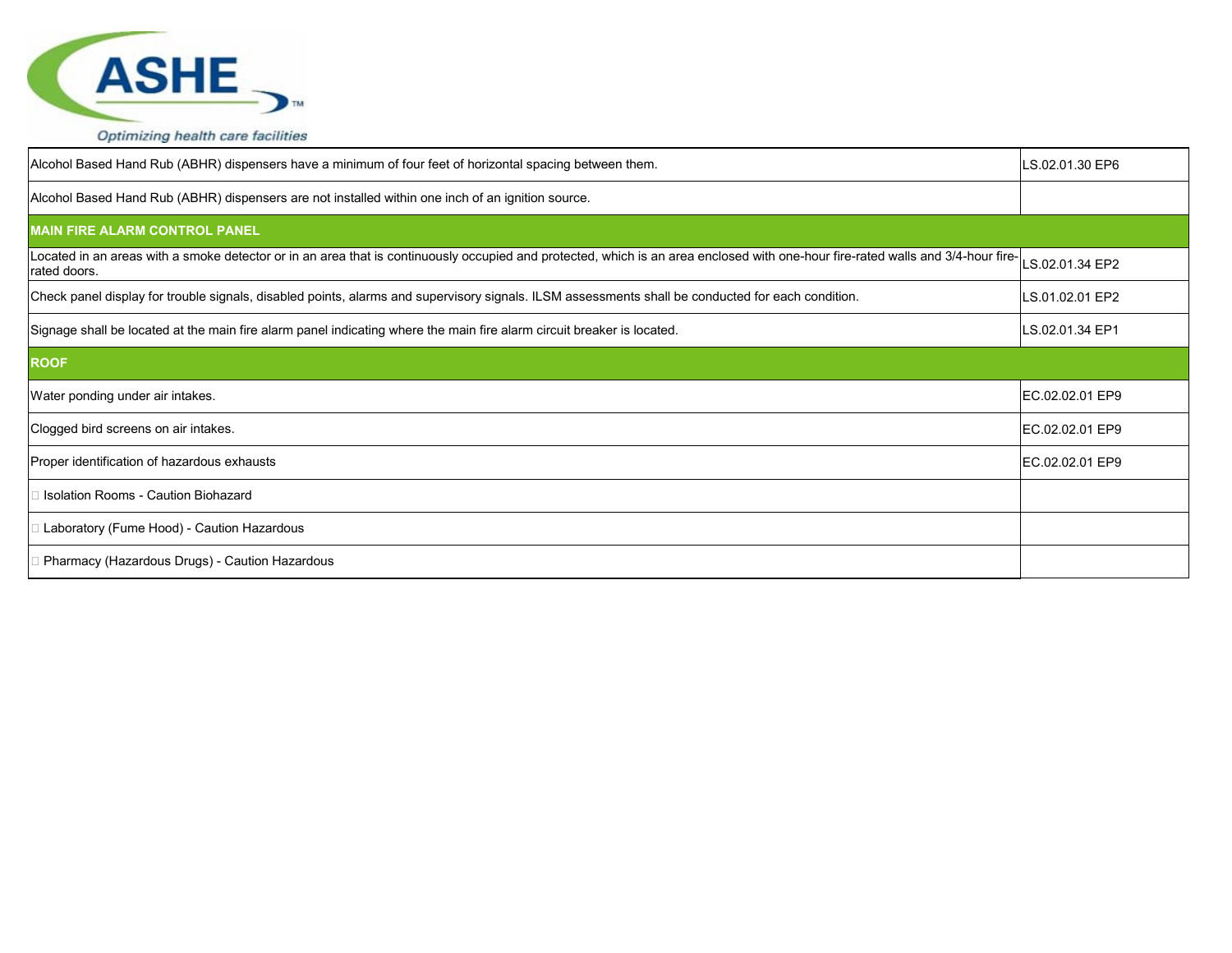

| <b>BULK OXYGEN/MEDICAL GAS TANK FARM/MEDICAL GAS STORAGE AREA</b>                                                                                                  |                  |
|--------------------------------------------------------------------------------------------------------------------------------------------------------------------|------------------|
| Working condition of main medical gas alarm panels (i.e., trouble indications)                                                                                     | EC.02.05.09 EP 2 |
| Locations containing positive pressure gases other than oxygen and medical air shall have their door(s) labeled:                                                   |                  |
| <b>Positive Pressure Gases</b><br>NO Smoking or Open Flame<br>Room May Have Insufficient Oxygen<br>Open Door and Allow Room to<br><b>Ventilate Before Entering</b> | IEC.02.05.09 EP4 |
| Locations containing central supply systems or cylinders containing only oxygen or medical air shall have their door(s) labeled as follows:                        |                  |
| <b>Medical Gases</b><br>NO Smoking or Open Flame                                                                                                                   | EC.02.05.09 EP4  |
| A precautionary sign readable from 5 feet away is on each door or gate of a cylinder storage room, where the sign, at a minimum, includes the wording              |                  |
| <b>CAUTION:</b><br>OXIDIZING GAS(ES) WITHIN<br><b>NO SMOKING</b>                                                                                                   | EC.02.05.09 EP5  |
| Only gas cylinders and reusable shipping containers and their accessories are permitted to be stored in rooms containing central supply systems or gas cylinders.  | EC.02.05.09 EP5  |
| Outdoor storage (weather protection for outside cylinders).                                                                                                        | EC.02.05.09 EP12 |
| Proper labeling and accessibility of main control and source valves.                                                                                               | EC.02.05.09 EP5  |
| Bulk oxygen above ground are in a locked enclosure (such as a fence) at least 10 feet from vehicles and sidewalks.                                                 | EC.02.05.09 EP 8 |
| Bulk oxygen above ground have permanent signage stating "OXYGEN - NO SMOKING - NO OPEN FLAMES."                                                                    | EC.02.05.09 EP8  |
| Oxygen cylinders, containers, and associated equipment are protected from contamination, damage, and contact with oil and grease.                                  | EC.02.05.09 EP12 |
| Cylinders are kept away from heat and flammable materials and do not exceed a temperature of 130 F.                                                                | EC.02.05.09 EP12 |
| Nitrous oxide and carbon dioxide cylinders do not reach temperatures lower than manufacturer recommnedations or -20°F.                                             | EC.02.05.09 EP12 |
| Valve protection caps (if supplied) are secured in place when cylinder is not in use                                                                               | EC.02.05.09 EP12 |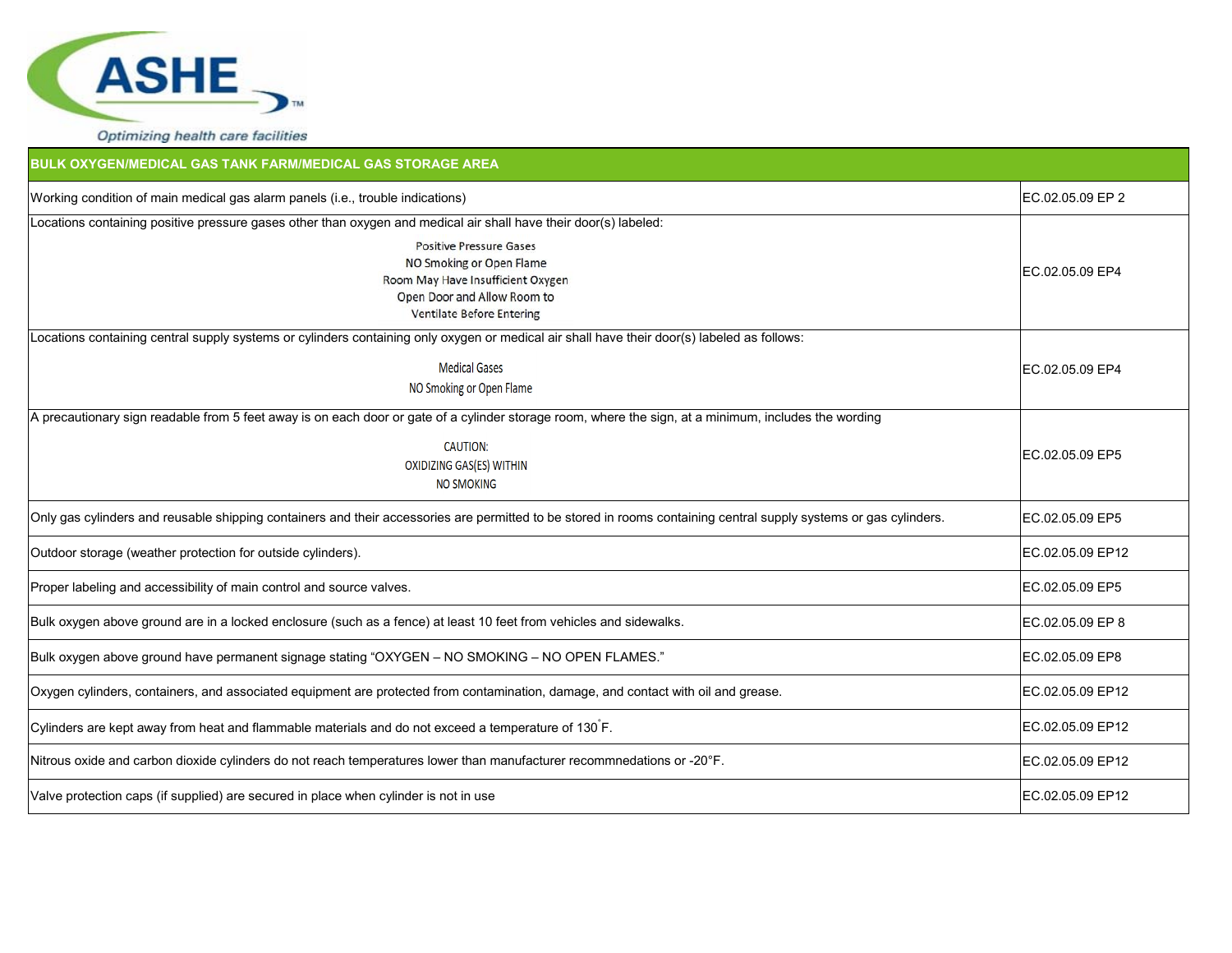

| Optimizing health care facilities |  |  |  |
|-----------------------------------|--|--|--|
|-----------------------------------|--|--|--|

| <b>OR SUITE</b>                                                                                                                                         |                        |
|---------------------------------------------------------------------------------------------------------------------------------------------------------|------------------------|
| Pressure relationships (check during survey), air exchange rates (balance reports).                                                                     | EC.02.05.01 EP15       |
| Temperature and Humidity levels.                                                                                                                        | EC.02.05.01 EP 15 / 16 |
| Surgical fire prevention activities.                                                                                                                    | EC.02.03.01 EP1        |
| Ceilings need to be monolithic.                                                                                                                         | EC.02.06.01 EP1        |
| All access openings shall be gasketed.                                                                                                                  | EC.02.06.01 EP1        |
| Walls/wall base and protection need to be free of open joints or crevices.                                                                              | EC.02.06.01 EP1        |
| Vents shall not be blocked and free of dust/dirt.                                                                                                       | EC.02.06.01 EP1        |
| Walls are free from chipped paint and holes.                                                                                                            | EC.02.06.01 EP1        |
| Operating Room are provided with battery powered task lighting.                                                                                         | EC.02.05.07 EP1        |
| Wet procedure locations shall be provided with special protection against electric shock.                                                               |                        |
| <b>GENERATOR ROOM</b>                                                                                                                                   |                        |
| EPS equipment and environment are maintained per manufacturer's recommendations, including ambient temperature not less than 40°F.                      | EC.02.05.01 EP19       |
| No debris / storage located inside generator room.                                                                                                      | EC.02.05.05 EP8        |
| Remote manual stop station (with identifying label) to prevent inadvertent or unintentional operation located outside the room housing the prime mover. | EC.02.05.03 EP11       |
| Labeled remote-manual stop station located away from outside emergency generator housing.                                                               | EC.02.05.03 EP11       |
| A remote annunciator (powered by storage battery) is located outside the EPS location in a continuously attended location.                              | EC.02.05.03 EP11       |
| Battery powered emergency (task) lighting.                                                                                                              | EC.02.05.03 EP11       |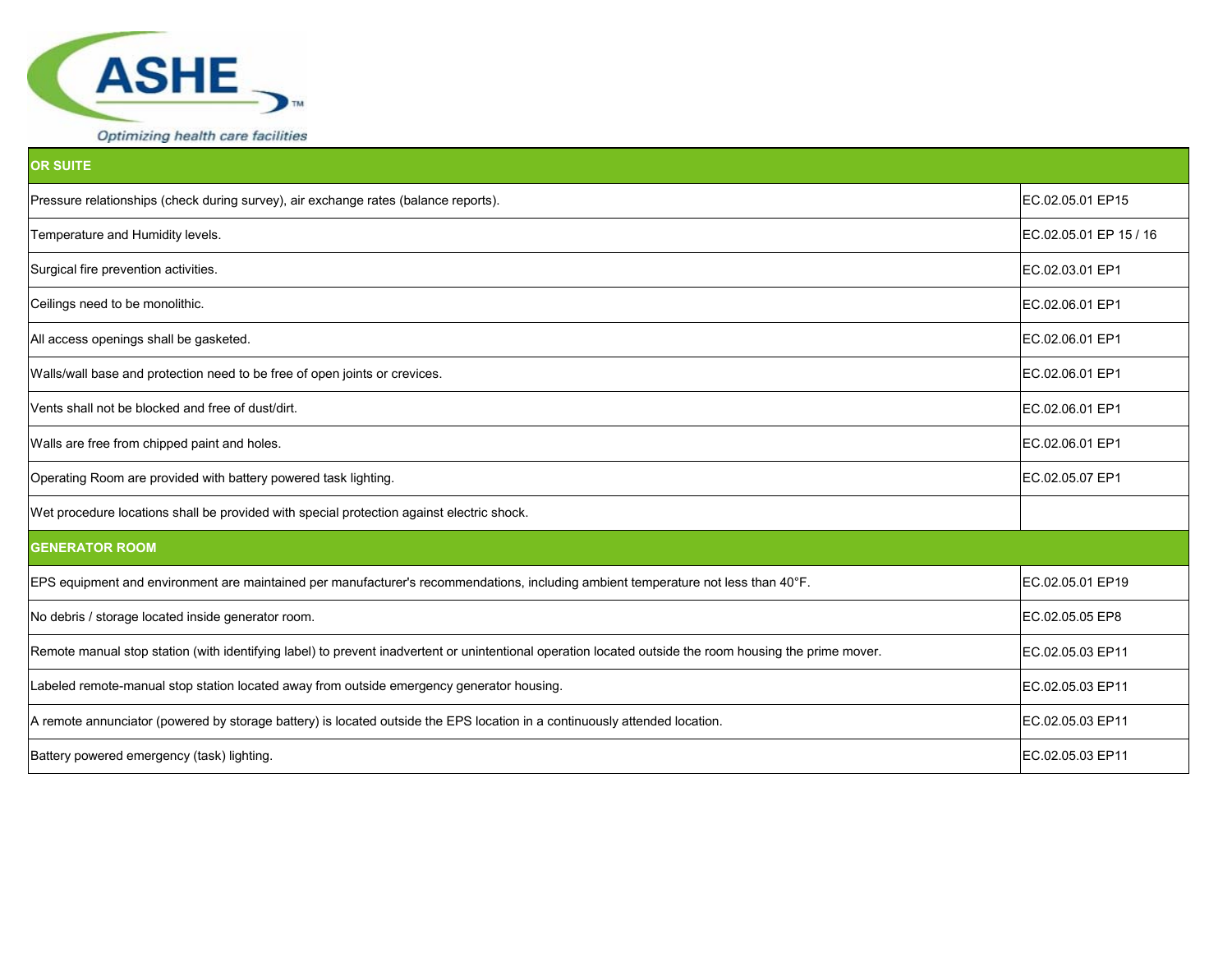

| <b>FIRE PUMP ROOM</b>                                                                                                                                                                                             |                  |
|-------------------------------------------------------------------------------------------------------------------------------------------------------------------------------------------------------------------|------------------|
| Fire pump room temperature is 40 °F or higher.                                                                                                                                                                    | LS.02.01.35 EP14 |
| Pump suction, discharge, and bypass valves are open.                                                                                                                                                              | LS.02.01.35 EP14 |
| Piping and hoses are free of leaks.                                                                                                                                                                               | LS.02.01.35 EP14 |
| Check overall condition of the fire pump room checking that the floors are clean, there is no storage in the room.                                                                                                | IEC.02.06.01 EP1 |
| Check rated walls to confirm penetrations and top of wall gaps are sealed and room has a rated door that is self-closing and latching.                                                                            | LS.02.01.10 EP14 |
| Spare sprinkler heads are in the room and are mounted.                                                                                                                                                            | LS.02.01.35 EP7  |
| A supply of at least six (6) sprinklers (never fewer than six) shall be maintained on the premises so that any sprinklers that have operated or been damaged in any way can be<br>promptly replaced.              | LS.02.01.35 EP7  |
| A list of sprinklers installed in the property shall be posted in the sprinkler cabinet.                                                                                                                          | LS.02.01.35 EP7  |
| One sprinkler wrench as specified by the sprinkler manufacturer shall be provided in the cabinet for each type of sprinkler installed to be used for the removal and installation<br>of sprinklers in the system. | LS.02.01.35 EP7  |
| Sprinklers shall be kept in a cabinet located where the temperature to which they are subjected will at no time exceed 100 degrees.                                                                               | LS.02.01.35 EP7  |
| The sprinkler system is independently supported. The system does not support cable, conduits, plumbing and other sprinkler lines.                                                                                 | LS.02.01.34 EP4  |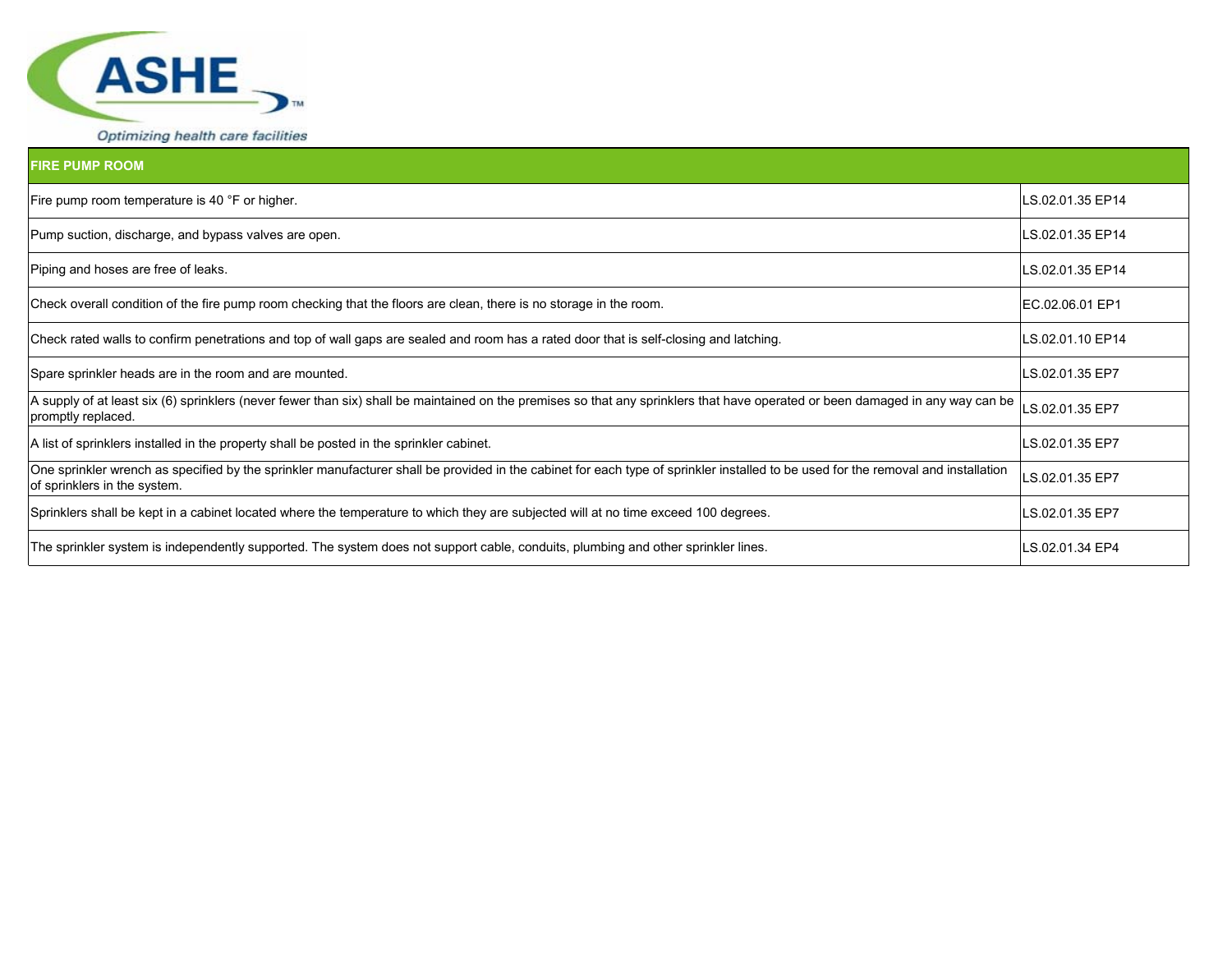

| <b>KITCHEN</b>                                                                                                                                                                                                                                                                                                                               |                  |
|----------------------------------------------------------------------------------------------------------------------------------------------------------------------------------------------------------------------------------------------------------------------------------------------------------------------------------------------|------------------|
| The Ansul system activates the fire alarm system.                                                                                                                                                                                                                                                                                            | LS.02.01.35 EP13 |
| When the Ansul system is activated, the fuel source disconnects. Gas manual shutoff is labeled and accessible                                                                                                                                                                                                                                | LS.02.01.35 EP13 |
| Storage configurations - separate storage rooms or open to kitchen if allowed by code exceptions                                                                                                                                                                                                                                             | LS.02.01.30      |
| Tamper indicators are in place.                                                                                                                                                                                                                                                                                                              | LS.02.01.35 EP12 |
| The hood is clean with no grease build up.                                                                                                                                                                                                                                                                                                   | LS.02.01.35 EP12 |
| Fryer installed at least 16 inches from other equipment with open flame or a guard is in place at least 8 inches in height between equipment.                                                                                                                                                                                                | LS.02.01.34 EP12 |
| There are no gaps/spaces between filters or hoods.                                                                                                                                                                                                                                                                                           | LS.02.01.34 EP12 |
| The "K" fire extinguisher is within 30' of the deep fat fryer.                                                                                                                                                                                                                                                                               | LS.02.01.35 EP11 |
| Electrical panels are clear from obstruction. There should be 36" clearance.                                                                                                                                                                                                                                                                 | EC.02.05.05 EP6  |
| All fire alarm activation devices are unobstructed.                                                                                                                                                                                                                                                                                          | LS.02.01.34 EP10 |
| Staff knowledge. Staff can describe what their role is in the event of a fire/smoke condition.                                                                                                                                                                                                                                               | EC.03.01.01 EP2  |
| Pull stations and fire extinguishers are unobstructed.                                                                                                                                                                                                                                                                                       | LS.02.01.10 EP15 |
| Range hood extinguishing system nozzles are clean, caps in place and properly directed at grease producing equipment.                                                                                                                                                                                                                        | LS.02.01.34 EP14 |
| Documentation of cleaning activities of hoods, duct work, and grease traps was performed in accordance with the plans.                                                                                                                                                                                                                       | EC.02.05.05 EP4  |
| Documentation of testing for automatic fire-extinguishing systems in the kitchen indicates the test have been performed at 6-month intervals and do the tests include a fuel<br>source deactivation test and replacement of fusible links. Discharge of the fire-extinguishing systems is not required. Annual replacement of fusible links. | EC.02.03.05 EP13 |
| No items stored within 18" of the sprinkler deflector.                                                                                                                                                                                                                                                                                       | LS.02.01.35 EP6  |
| Sprinkler heads are not damaged. They are free of corrosion, foreign materials, and paint and have necessary escutcheon plates installed including in refrigerators/freezers (if<br>required)                                                                                                                                                | LS.02.01.35, EP5 |